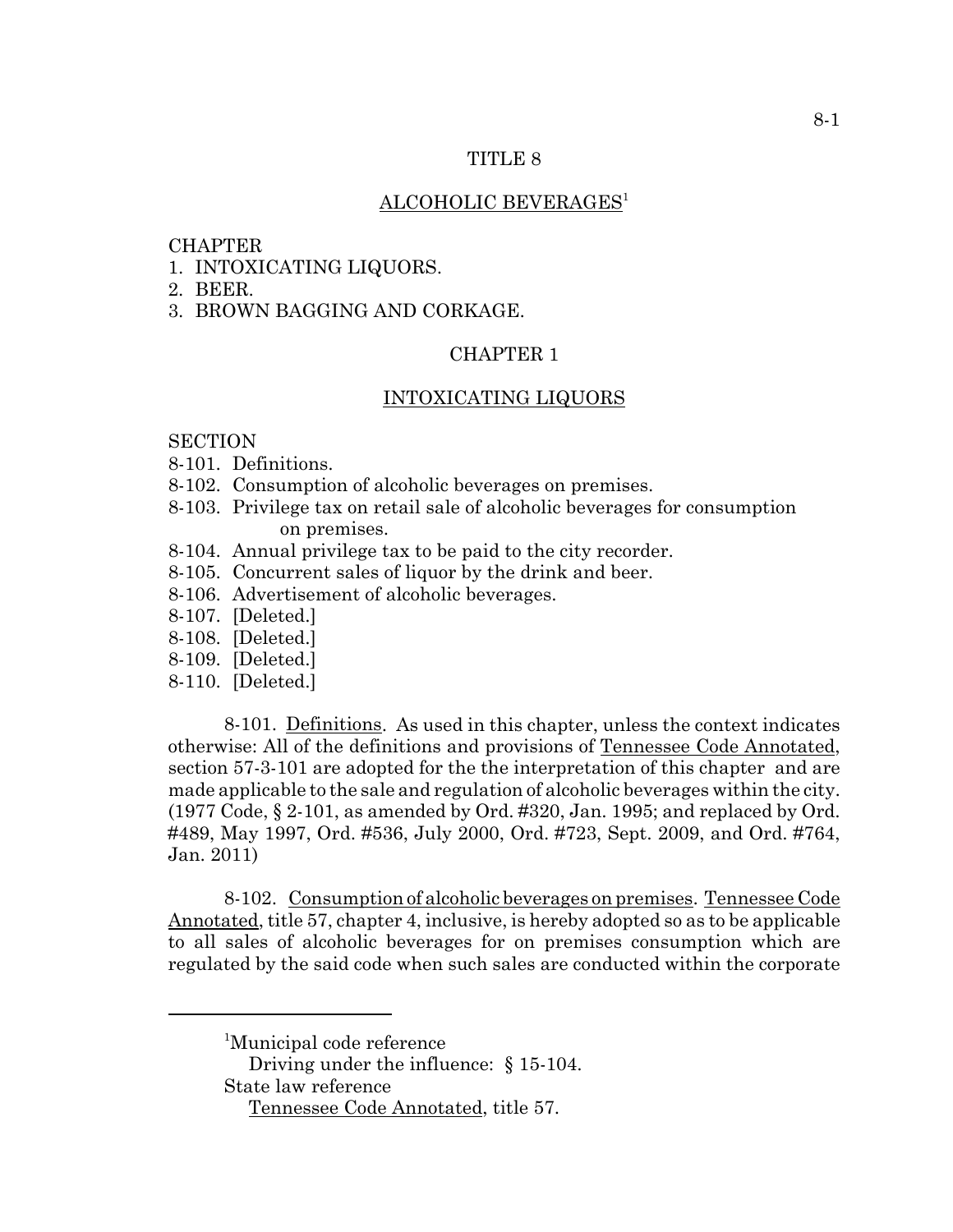limits of Collegedale, Tennessee. It is the intent of the board of commissioners that the said Tennessee Code Annotated, title 57, chapter 4, inclusive, shall be effective in Collegedale, Tennessee, the same as if said code sections were copied herein verbatim. (as added by Ord. #489, May 1997, deleted by Ord. #723, Sept. 2009, and added by Ord. #764, Jan. 2011)

8-103. Privilege tax on retail sale of alcoholic beverages for consumption on the premises. Pursuant to the authority contained in Tennessee Code Annotated, § 57-4-301, there is hereby levied a privilege tax (in the same amounts authorized by Tennessee Code Annotated, title 57, chapter 4, section 301, for the City of Collegedale General Fund to be paid annually as provided in this chapter) upon any person, firm corporation, joint stock company, syndicate, or association engaging in the business of selling at retail in the City of Collegedale on alcoholic beverages for consumption on the premises where sold. (as added by Ord. #489, May 1997, deleted by Ord. #723, Sept. 2009, and added by Ord. #764, Jan. 2011)

8-104. Annual privilege tax to be paid to the city recorder. Any person, firm, corporation, joint stock company, syndicate or association exercising the privilege of selling alcoholic beverages for consumption on the premises in the City of Collegedale shall remit annually to the city recorder the appropriate tax described in § 8-103. Such payments shall be remitted not less than thirty (30) days following the end of each twelve (12) month period from the original date of the license. Upon the transfer of ownership of such business or the discontinuance of such business, said tax shall be filed within thirty (30) days following such event. Any person, firm, corporation, joint stock company, syndicate, or association failing to make payment of the appropriate tax when due shall be subject to the penalty provided by law. (as added by Ord. #489, May 1997, deleted by Ord. #723, Sept. 2009, and added by Ord. #764, Jan. 2011)

8-105. Concurrent sales of liquor by the drink and beer. In order to concurrently sell liquor by the drink and beer, any person, firm, corporation, joint stock company, syndicate or association which has received a license to sell alcoholic beverages in the City of Collegedale, pursuant to Tennessee Code Annotated, title 57, chapter 4 shall also qualify to receive a beer permit from the city for on-premises consumption as required by chapter 2 of this title. (as added by Ord. #489, May 1997, deleted by Ord. #723, Sept. 2009, and added by Ord. #764, Jan. 2011)

8-106. Advertisement of alcoholic beverages. All advertisement of the availability of liquor for sale by those licensed pursuant to Tennessee Code Annotated, title 57, chapter 4, shall be in accordance with the rules and regulations of the Tennessee Alcoholic Beverage Commission. (as added by Ord.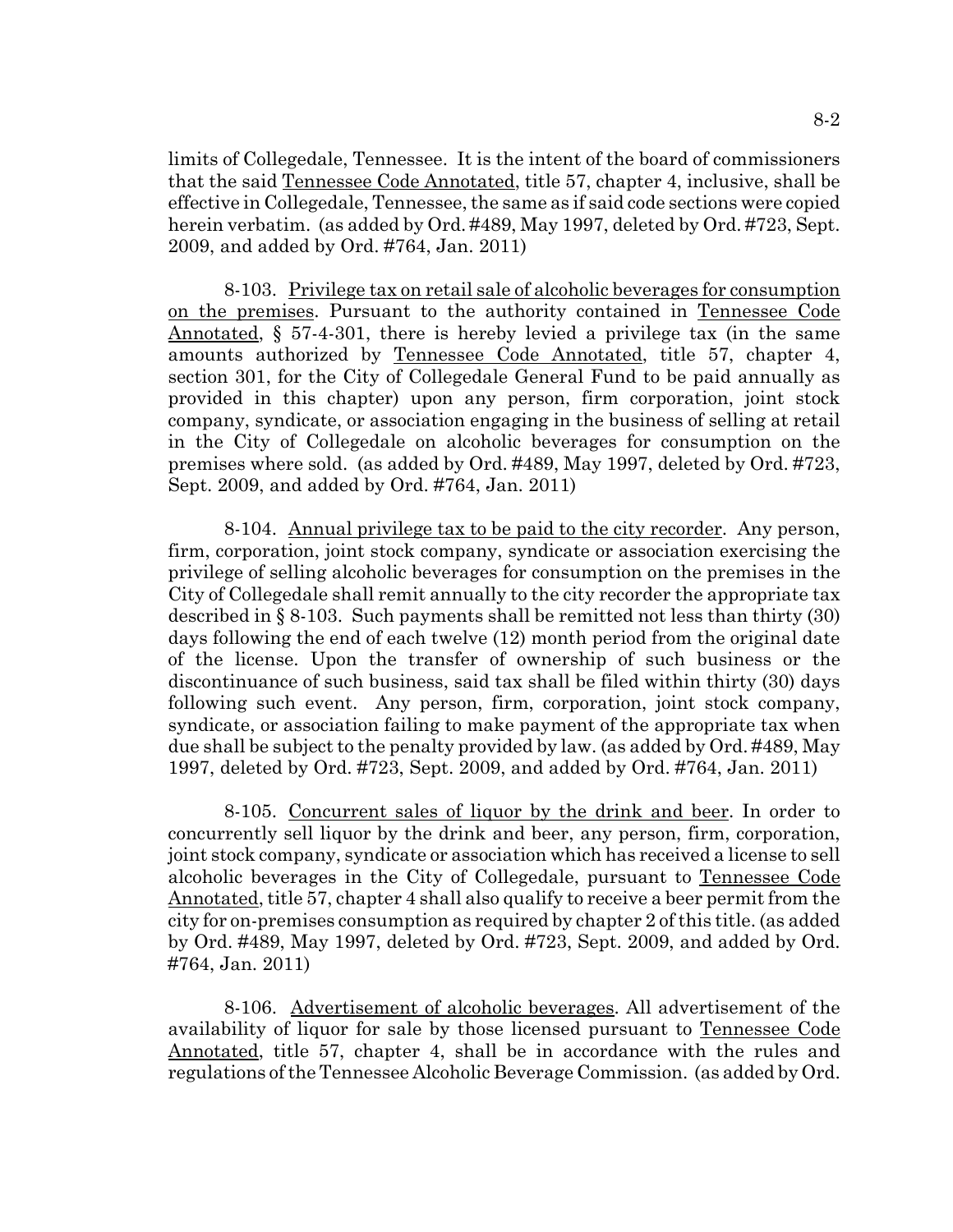#489, May 1997, replaced by Ord. #536, July 2000, amended by Ord. #594, May 2004, deleted by Ord. #723, Sept. 2009, and added by Ord. #764, Jan. 2011)

8-107. [Deleted.] (as added by Ord. #489, May 1997, amended by Ord. #594, May 2004, deleted by Ord. #723, Sept. 2009, added by Ord. #764, Jan 2011, and deleted by Ord. #848, June 2012)

8-108. [Deleted.] (as added by Ord. #489, May 1997, amended by Ord. #594, May 2004, and deleted by Ord. #723, Sept. 2009)

8-109. [Deleted.] (as added by Ord. #489, May 1997, and deleted by Ord. #723, Sept. 2009)

8-110. [Deleted.] (as added by Ord. #489, May 1997, replaced by Ord. #704, Nov. 2008, and deleted by Ord. #723, Sept. 2009)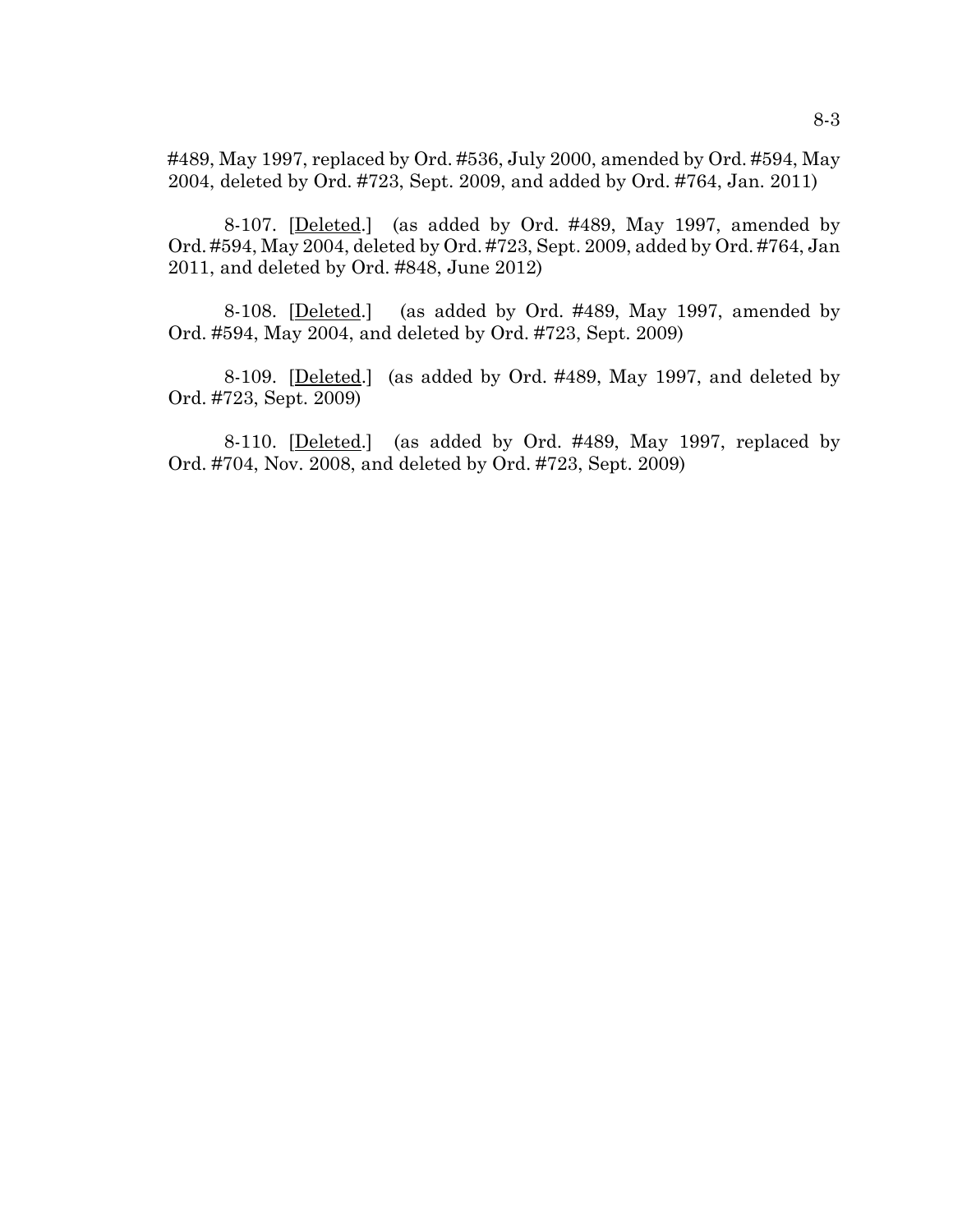# CHAPTER 2

## BEER

# **SECTION**

- 8-201. Beer board established.
- 8-202. Meetings of the beer board.
- 8-203. Record of beer board proceedings to be kept.
- 8-204. Requirements for beer board quorum and action.
- 8-205. Powers and duties of the beer board.
- 8-206. "Beer" defined.
- 8-207. Permit required for engaging in beer business.
- 8-208. Privilege tax.
- 8-209. Beer permits shall be restrictive.
- 8-210. Consumption permits
- 8-211. Sale of beer for both on premises and off premises consumption
- 8-212. [Deleted.]
- 8-213. [Deleted.]
- 8-214. Prohibited conduct or activities by beer permit holders, employees and persons engaged in the sale of beer.
- 8-215. Revocation or suspension of beer permits.
- 8-216. Civil penalty in lieu of revocation or suspension.
- 8-217. Loss of clerk's certification for sale to minor.
- 8-218. Hours of beer sales allowed.
- 8-219. Violations.

8-201. Beer board established. There is hereby established a beer board to be composed of the board of commissioners. The mayor shall be the chairman of the beer board. (as added by Ord. #723, Sept. 2009)

8-202. Meetings of the beer board. All meetings of the beer board shall be open to the public. The board shall hold regular meetings in the city hall at such times as it shall prescribe. When there is business to come before the beer board, a special meeting may be called by the chairman provided he gives a reasonable notice thereof to each member. The board may adjourn a meeting at any time to another time and place. (as added by Ord. #723, Sept. 2009)

8-203. Record of beer board proceedings to be kept. The recorder shall make a record of the proceedings of all meetings of the beer board. The record shall be a public record and shall contain at least the following: The date of each meeting; the names of the board members present and absent; the names of the members introducing and seconding motions and resolutions, etc., before the board; a copy of each such motion or resolution presented; the vote of each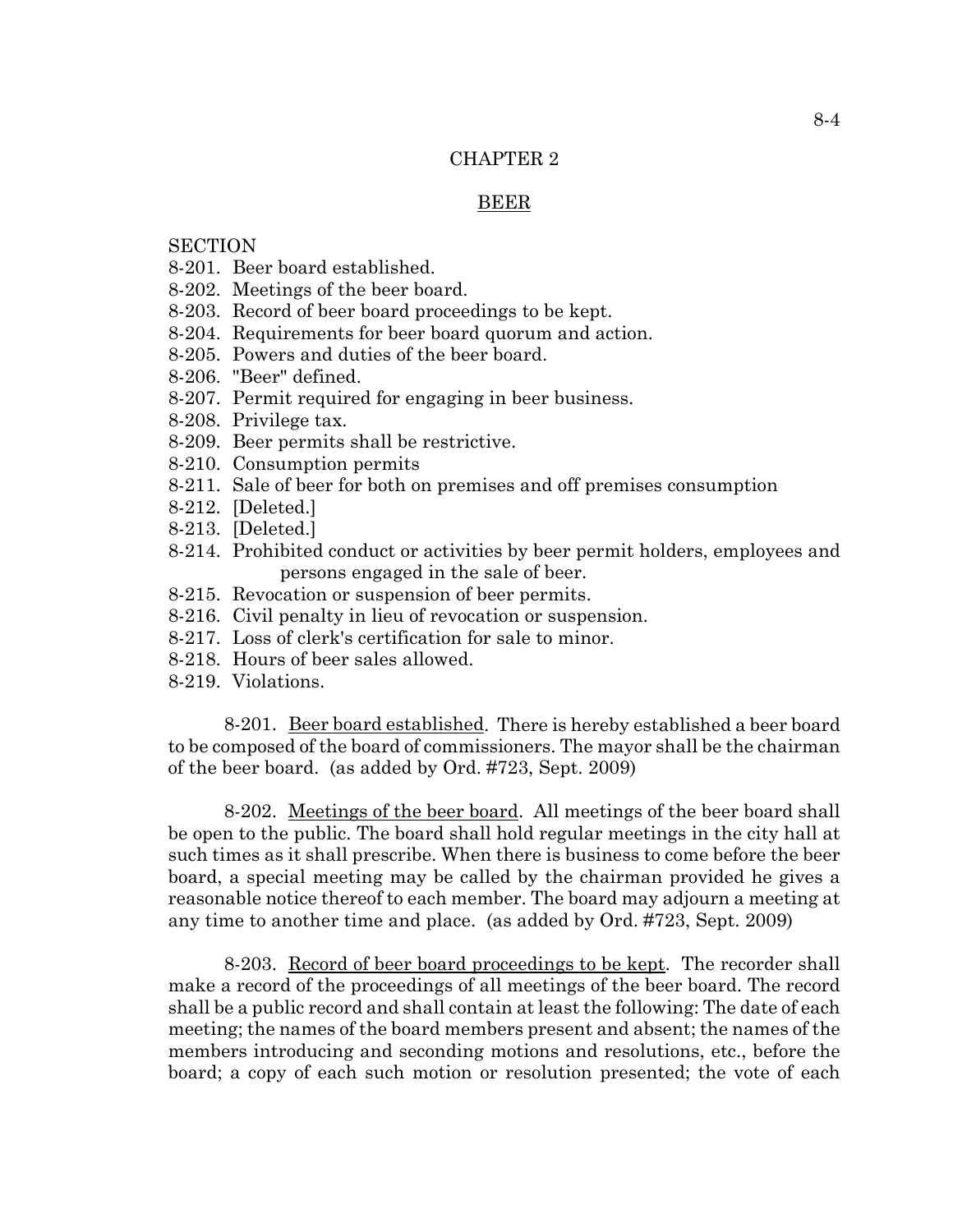member thereon; and the provisions of each beer permit issued by the board. (as added by Ord. #723, Sept. 2009)

8-204. Requirements for beer board quorum and action. The attendance of at least a majority of the members of the beer board shall be required to constitute a quorum for the purpose of transacting business. Matters before the board shall be decided by a majority of the members present if a quorum is constituted. Any member present but not voting shall be deemed to have cast a "nay" vote. (as added by Ord. #723, Sept. 2009)

8-205. Powers and duties of the beer board. The beer board shall have the power and it is hereby directed to regulate the selling, storing for sale, distributing for sale, and manufacturing of beer within this municipality in accordance with the provisions of this chapter. (as added by Ord. #723, Sept. 2009)

8-206. "Beer" defined. The term "beer" as used in this chapter shall mean beer, ale or other malt beverages, or any other beverages having an alcoholic content of not more than eight percent (8%) by weight, except wine as defined in Tennessee Code Annotated, § 57-3-101; provided, however, that no more than forty-nine percent (49%) of the overall alcoholic content of such beverage may be derived from the addition of flavors and other nonbeverage ingredients containing alcohol. (as added by Ord. #723, Sept. 2009, and replaced by Ord. #1029, April 2017)

8-207. Permit required for engaging in beer business. It shall be unlawful for any person to sell, store for sale, distribute for sale, or manufacture beer without first making application to and obtaining a permit from the beer board. The application shall be made on such form as the board shall prescribe and/or furnish, and pursuant to Tennessee Code Annotated, § 57-5-104(a), shall be accompanied by a non-refundable application fee of two hundred fifty dollars (\$250.00). Said fee shall be in the form of a cashier's check payable to the City of Collegedale, Tennessee. Each applicant must be a person of good moral character and he must certify that he has read and is familiar with the provisions of this chapter. (as added by Ord. #723, Sept. 2009)

8-208. Privilege tax. There is hereby imposed on the business of selling, distributing, storing or manufacturing beer a privilege tax of one hundred dollars (\$100.00). Any person, firm, corporation, joint stock company, syndicate or association engaged in the sale, distribution, storage or manufacture of beer shall remit the tax each successive January 1 to the City of Collegedale, Tennessee. At the time a new permit is issued to any business subject to this tax, the permit holder shall be required to pay the privilege tax on a prorated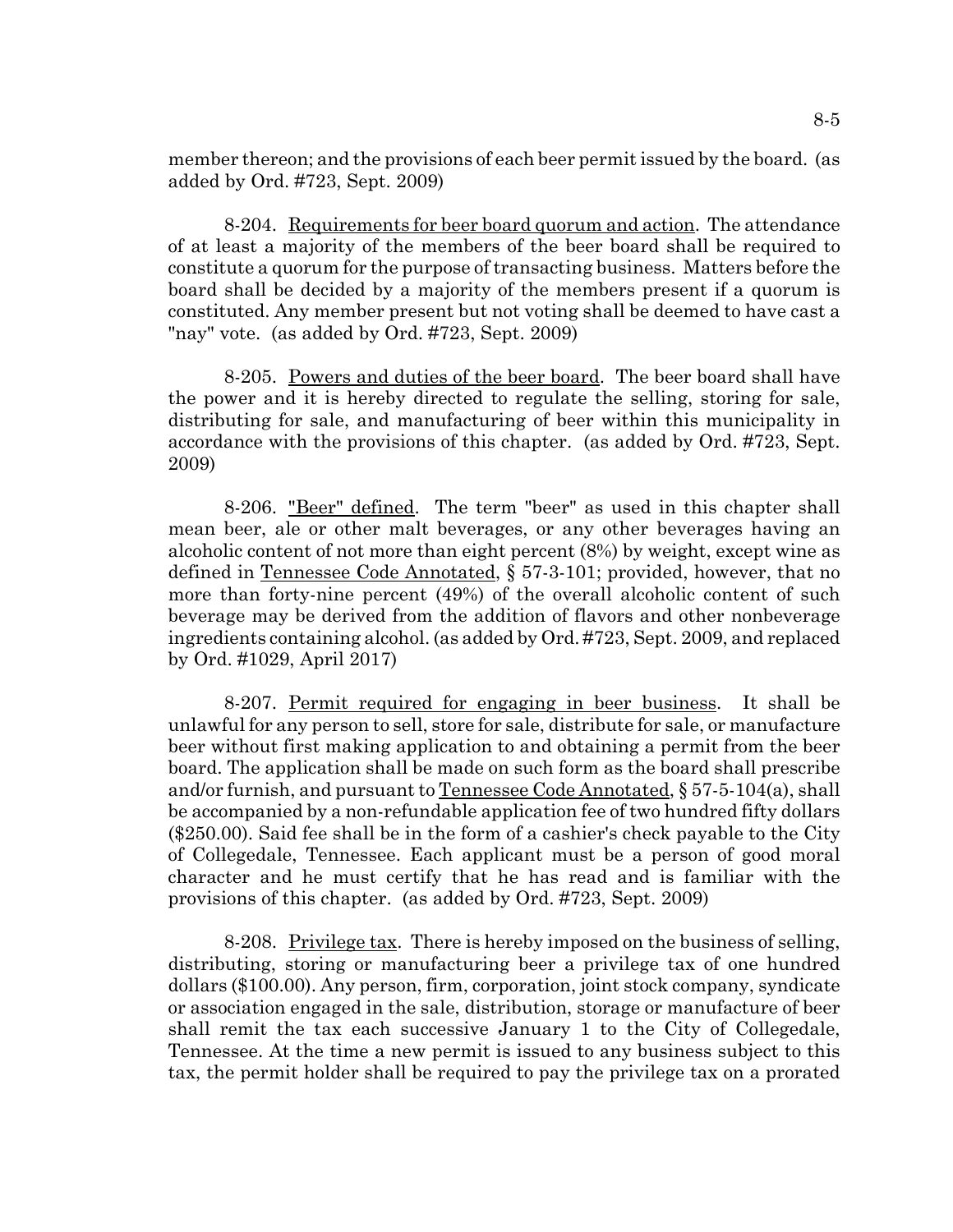basis for each month or portion thereof remaining until the next tax payment date. (as added by Ord. #723, Sept. 2009)

8-209. Beer permits shall be restrictive. All beer permits shall be restrictive as to the type of beer business authorized under them. Separate permits shall be required for selling at retail, storing, distributing, and manufacturing. Beer permits for retail sale of beer may be further restricted so as to authorize sales only for off premises consumption. A single permit may be issued for on premise and off premise consumption. It shall be unlawful for any beer permit holder to engage in any type or phase of the beer business not expressly authorized by his permit. It shall likewise be unlawful for him not to comply with any and all express restrictions or conditions in his permit. (as added by Ord. #723, Sept. 2009)

8-210. Consumption permits. Permits issued by the beer board shall consist of two (2) classes:

(1) On premises permit. An on premises permit shall be issued for the consumption of beer only on the premises.

(2) Off premises permit. An off premises permit shall be issued for the consumption of beer only off the premises. (as added by Ord. #723, Sept. 2009)

8-211. Sale of beer for both on premises and off premises consumption. A single permit may be issued to sell beer for both on premises and off premises consumption at the same location. (as added by Ord. #723, Sept. 2009)

8-212. [Deleted.] (as added by Ord. #723, Sept. 2009, and deleted by Ord. #1029, April 2017)

8-213. [Deleted.] (as added by Ord. #723, Sept. 2009, replaced by Ord. #764, Jan 2011, and deleted by Ord. #848, June 2012)

8-214. Prohibited conduct or activities by beer permit holders, employees and persons engaged in the sale of beer. It shall be unlawful for any beer permit holder, employee or person engaged in the sale of beer to:

(1) Employ any minor under eighteen (18) years of age in the sale, storage, distribution or manufacture of beer.

(2) Allow any person under twenty-one (21) years of age to loiter in or about his place of business.

(3) Make or allow any sale of beer to any intoxicated person or to any feeble-minded, insane, or otherwise mentally incapacitated person.

(4) Allow drunk persons to loiter about his premises.

(5) Serve, sell, or allow the consumption on his premises of any alcoholic beverage with an alcoholic content of more than five percent (5%) by weight.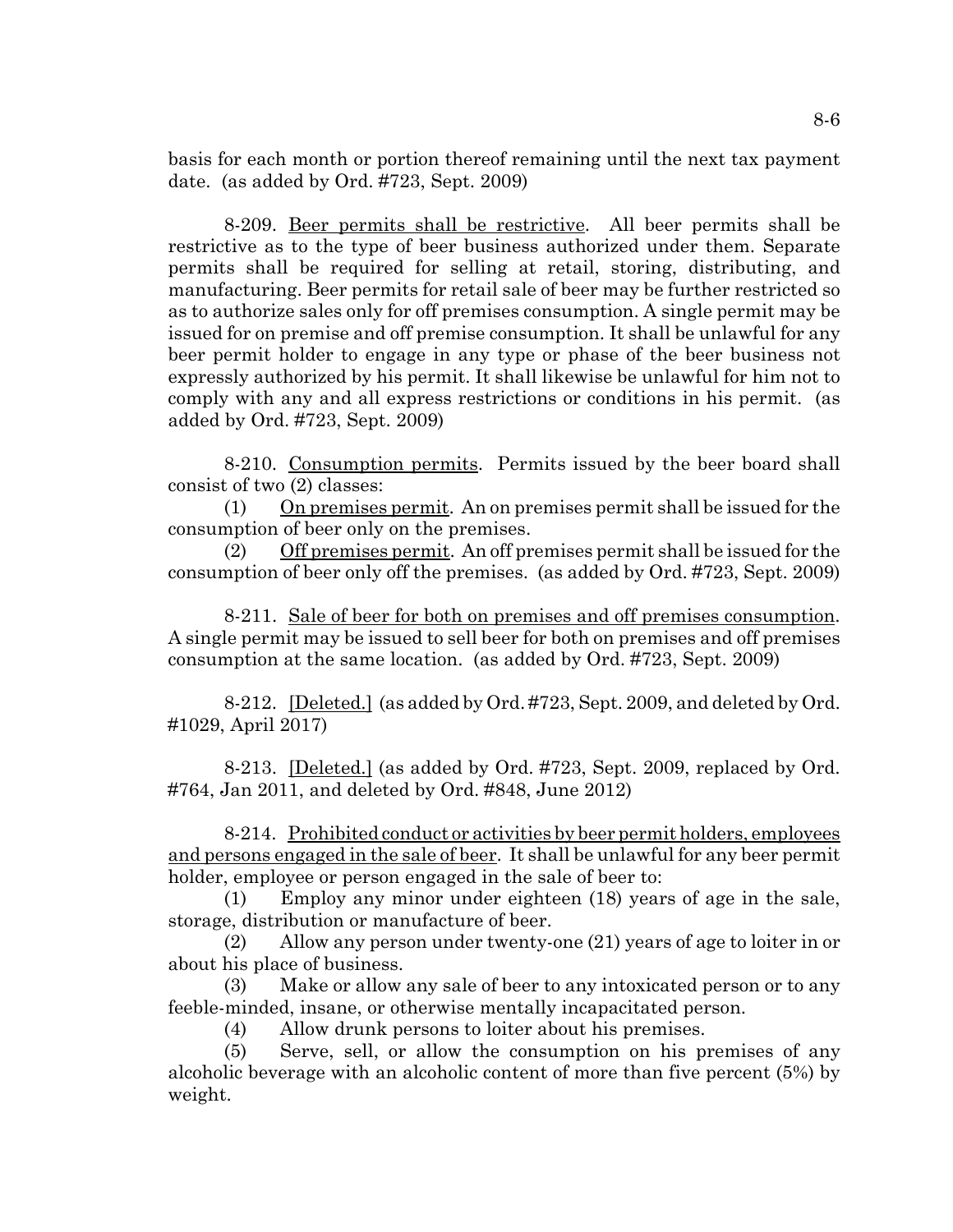(6) Allow pool or billiard playing in the same room where beer is sold and/or consumed.

(7) Fail to provide and maintain separate sanitary toilet facilities for men and women. (as added by Ord. #723, Sept. 2009)

8-215. Revocation or suspension of beer permits. The beer board shall have the power to revoke or suspend any beer permit issued under the provisions of this chapter when the holder thereof is guilty of making a false statement or misrepresentation in his application or of violating any of the provisions of this chapter. However, no beer permit shall be revoked or suspended until a public hearing is held by the board after reasonable notice to all the known parties in interest. Revocation or suspension proceedings may be initiated by the police chief or by any member of the beer board. Pursuant to Tennessee Code Annotated, § 57-5-608, the beer board shall not revoke or suspend the permit of a "responsible vendor" qualified under the requirements of Tennessee Code Annotated, § 57-5-606 for a clerk's illegal sale of beer to a minor if the clerk is properly certified and has attended annual meetings since the clerk's original certification, unless the vendor's status as a certified responsible vendor has been revoked by the alcoholic beverage commission. If the responsible vendor's certification has been revoked, the vendor shall be punished by the beer board as if the vendor were not certified as a responsible vendor. "Clerk" means any person working in a capacity to sell beer directly to consumers for off premises consumption. Under Tennessee Code Annotated, § 57-5-608, the alcoholic beverage commission shall revoke a vendor's status as a responsible vendor upon notification by the beer board that the board has made a final determination that the vendor has sold beer to a minor for the second time in a consecutive twelve (12) month period. The revocation shall be for three (3) years. (as added by Ord. #723, Sept. 2009)

8-216. Civil penalty in lieu of revocation or suspension. (1) Definition. "Responsible vendor" means a person, corporation or other entity that has been issued a permit to sell beer for off premises consumption and has received certification by the Tennessee Alcoholic Beverage Commission under the "Tennessee Responsible Vendor Act of 2006," Tennessee Code Annotated, § 57-5-601, et seq.

(2) Penalty, revocation or suspension. The beer board may, at the time it imposes a revocation or suspension, offer a permit holder that is not a responsible vendor the alternative of paying a civil penalty not to exceed two thousand five hundred dollars (\$2,500.00) for each offense of making or permitting to be made any sales to minors, or a civil penalty not to exceed one thousand dollars (\$1,000.00) for any other offense. The beer board may impose on a responsible vendor a civil penalty not to exceed one thousand dollars (\$1,000.00) for each offense of making or permitting to be made any sales to minors or for any other offense. If a civil penalty is offered as an alternative to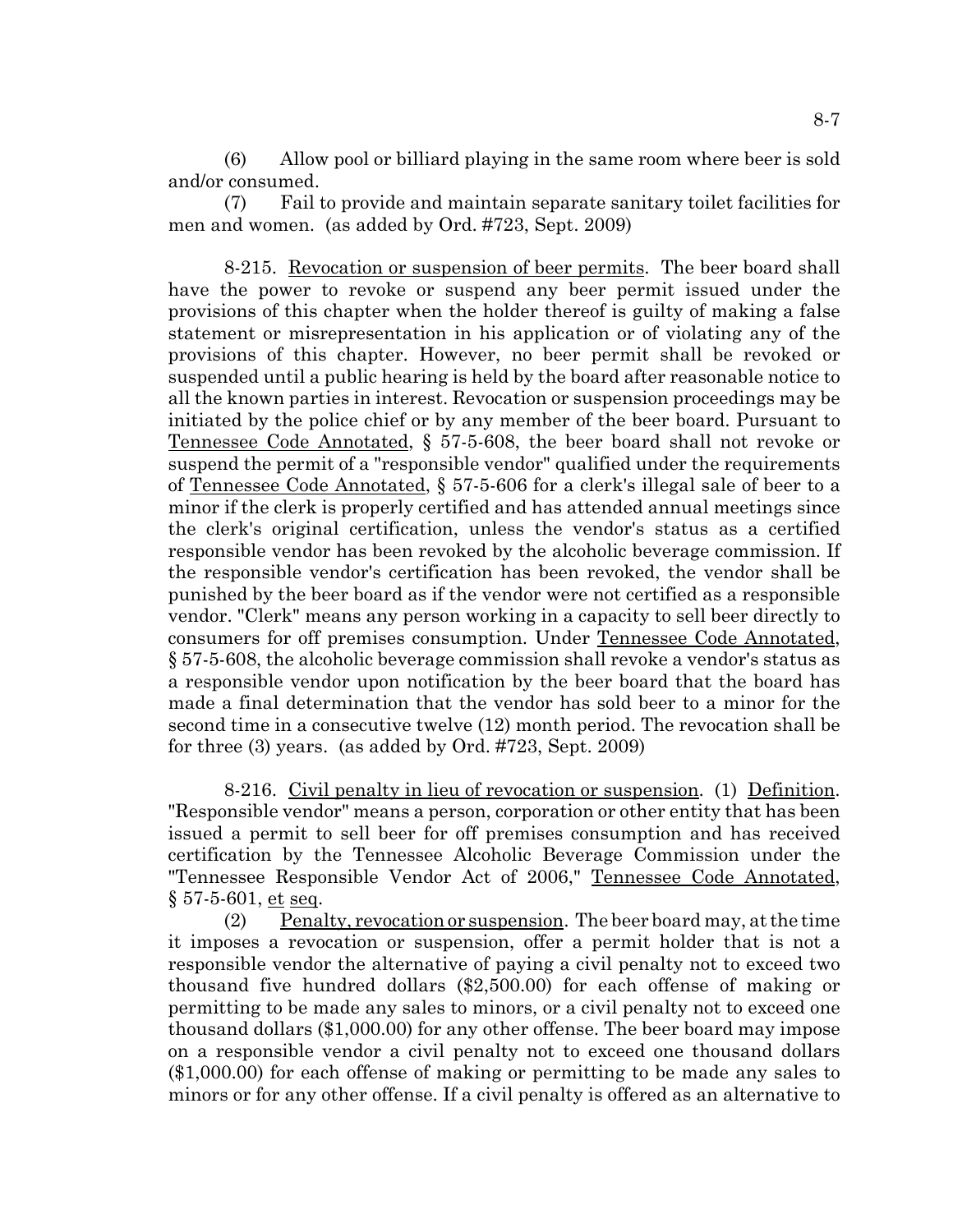revocation or suspension, the holder shall have seven (7) days within which to pay the civil penalty before the revocation or suspension shall be imposed. If the civil penalty is paid within that time, the revocation or suspension shall be deemed withdrawn. Payment of the civil penalty in lieu of revocation or suspension by a permit holder shall be an admission by the holder of the violation so charged and shall be paid to the exclusion of any other penalty that the city may impose. (as added by Ord. #723, Sept. 2009)

8-217. Loss of clerk's certification for sale to minor. If the beer board determines that a clerk of an off premises beer permit holder certified under Tennessee Code Annotated, § 57-5-606, sold beer to a minor, the beer board shall report the name of the clerk to the alcoholic beverage commission within fifteen (15) days of determination of the sale. The certification of the clerk shall be invalid and the clerk may not reapply for a new certificate for a period of one (1) year from the date of the beer board's determination. (as added by Ord. #723, Sept. 2009)

8-218. Hours of beer sales allowed. (1) For on-premises consumption, beer as defined herein to may not be consumed on the licensed premises between the hours of 3:00 A.M. and 8:00 A.M. on Monday through Saturday or between the hours of 3:00 A.M. and 10:00 A.M. on Sunday unless the local jurisdiction has opted out of the expanded hours.

(2) For off-premises consumption, the sale of beer as defined shall be permitted seven (7) days a week, twenty-four (24) hours a day. (as added by Ord. #723, Sept. 2009, and replaced by Ord. #764, Jan. 2011)

8-219. Violations. Except as provided in § 8-215, any violation of this chapter shall constitute a civil offense and shall, upon conviction, be punishable by a penalty under the general penalty provision of this code. Each day a violation shall be allowed to continue shall constitute a separate offense. (as added by Ord. #723, Sept. 2009)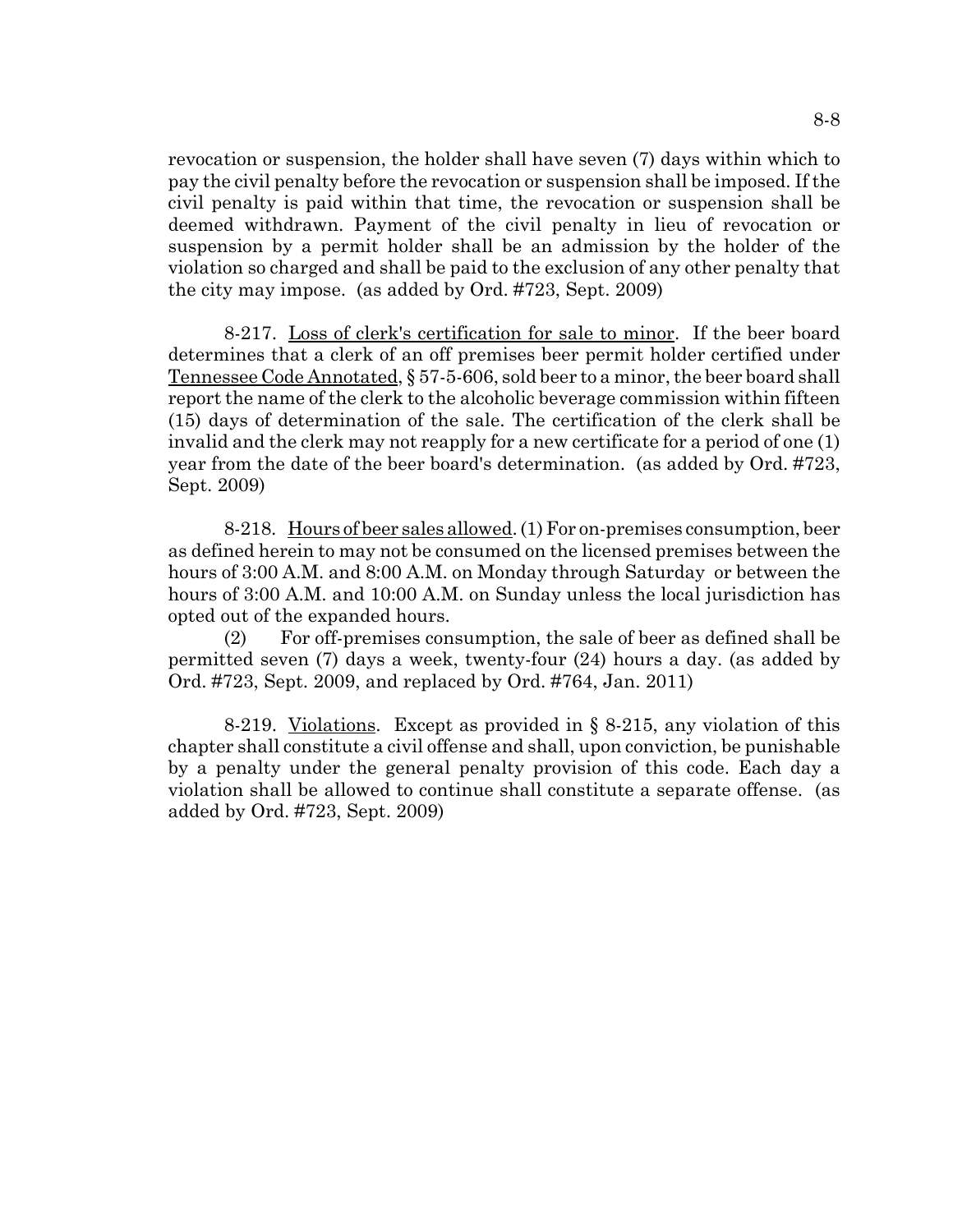### CHAPTER 3

## BROWN BAGGING AND CORKAGE

# **SECTION**

- 8-301. Brown bagging and corkage, generally.
- 8-302. Definitions.
- 8-303. Beer board and police to enforce chapter
- 8-304. Hours regulated.
- 8-305. Sales to incapacitated or incompetent persons prohibited.
- 8-306. Employment of minors.
- 8-307. Immoral acts prohibited on premises.
- 8-308. Telephone and reports or disorders.
- 8-309. Permit required.
- 8-310. Application fee.
- 8-311. Location to be designated.
- 8-312. Grounds for refusal.
- 8-313. When beer board may issue.
- 8-314. To be posted.
- 8-315. Not transferrable.
- 8-316. Grounds for revocation or suspension.

8-301. Brown bagging and corkage, generally. The provisions of this chapter shall apply to all persons who operate an establishment selling setups for mixed drinks or provide corkage setups for wine, and who permit brown bagging in their establishment. It shall not apply to those persons or businesses only having a beer permit as provided in title 8, chapter 2 of the city code or having a permit for the sale of alcoholic beverages for consumption on the premises issued by the Alcoholic Beverage Commission of the state under the provisions of Tennessee Code Annotated, § 57-4-201. (as added by Ord. #764, Jan 2011)

8-302. Definitions. As used in this chapter, the following definitions shall apply:

(1) "Brown bag" or "brown bagging" shall mean the practice of patrons, customers or guests bringing alcoholic beverages upon their premises or any person selling setups for mixed drinks or providing corkage services for wine.

(2) "Corkage" shall mean the practice of providing patrons, customers, or guests with opening devices and glasses in connection with the consumption of wine.

(3) "Person selling setups for mixed drinks" shall mean and include any person deriving receipts from the sale of setups for mixed drinks consumed on the premises.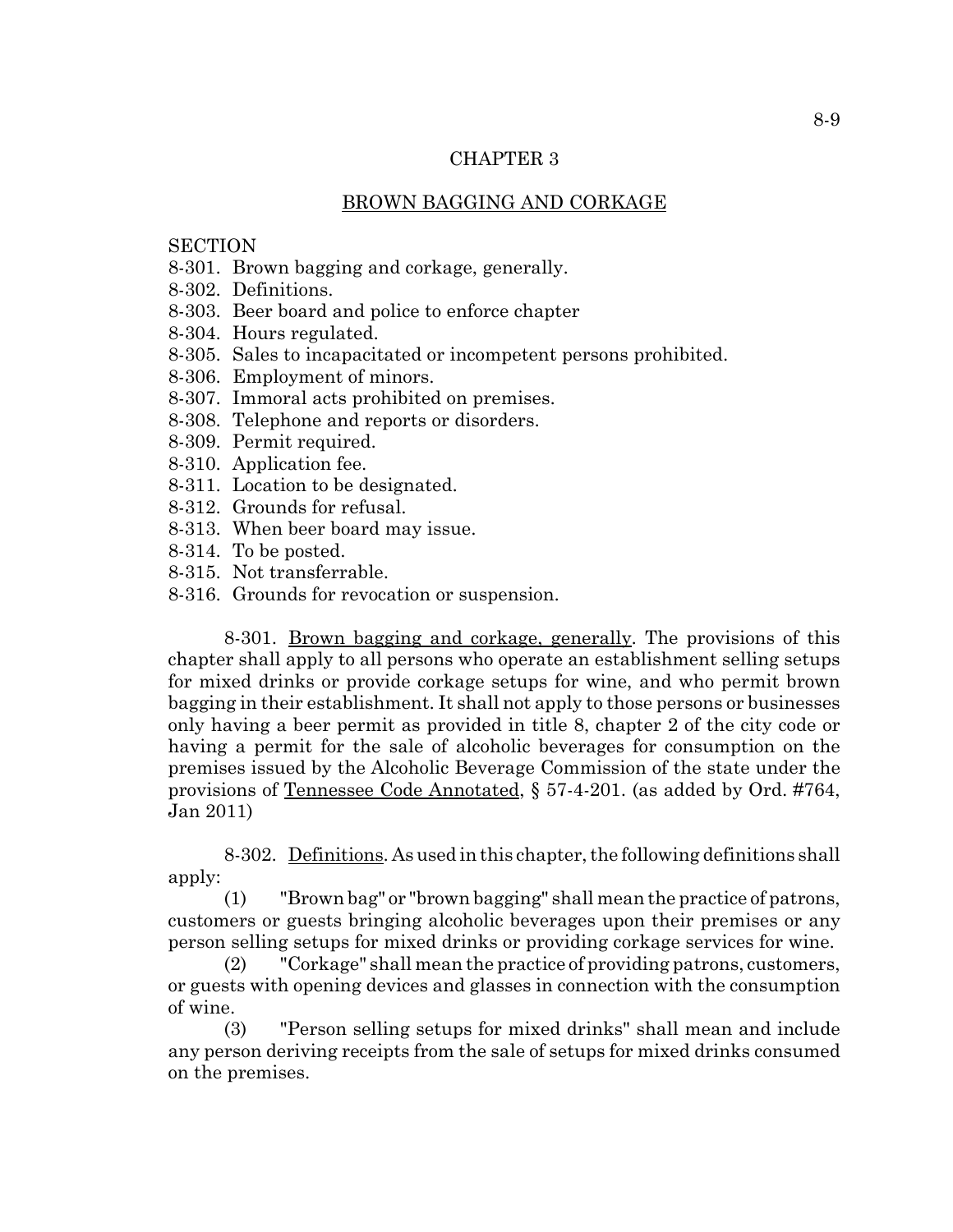(4) "Setups for mixed drinks" shall mean and include sales of water, soft drinks, fruit juices, or any item capable of being used to prepare a mixed drink at such establishment. (as added by Ord. #764, Jan 2011)

8-303. Beer board and police to enforce chapter. (1) The beer board shall issue permits, and revoke or suspend licenses issued for the activities described in § 8-108, except where such action would be inconsistent with any specific provision of this chapter.

(2) The city police and building inspector shall enforce all laws, ordinances and rules regulating establishments selling setups for mixed drinks, wine consumption, or permitting brown bagging. (as added by Ord. #764, Jan 2011)

8-304. Hours regulated. No permittee under this chapter shall sell any setup for purposes of mixing with alcoholic beverages, provide corkage services, or permit any alcoholic beverages to be consumed on the premises between the hours of 11:00 P.M. and 10:30 A.M. on any day of the week. The permittee shall not permit or suffer the presence of any alcoholic beverages on the premises during such hours. (as added by Ord. #764, Jan 2011)

8-305. Sales to incapacitated or incompetent persons prohibited. No permittee under this chapter shall permit or allow any intoxicated person to be on the premises or to dispense, serve, sell setups or provide corkage to such persons. (as added by Ord. #764, Jan 2011)

8-306. Employment of minors. No person under the age of eighteen (18) years shall be permitted to dispense, serve, sell setups, or provide corkage in any establishment which has been issued a permit under this chapter without being in full compliance with Tennessee Code Annotated, § 57-3-704. (as added by Ord. #764, Jan 2011)

8-307. Immoral acts prohibited at premises. It shall be unlawful for any person to appear or be on the premises of a permittee under this chapter so costumed or dressed that one (1) or both breasts are wholly or substantially exposed to public view, and it shall be unlawful for any permittee to permit or allow any such person to appear or be in or on the premises. Further, it shall be unlawful to perform, or for the permittee to allow to be performed, on the premises any of the following acts or kinds of conduct:

(1) The performance of acts, or simulated acts, of sexual intercourse, masturbation, sodomy, bestiality, oral copulation, flagellation or any sexual acts which are prohibited by law;

(2) The actual or simulated touching, caressing or fondling of the breasts, buttocks, anus or genitals;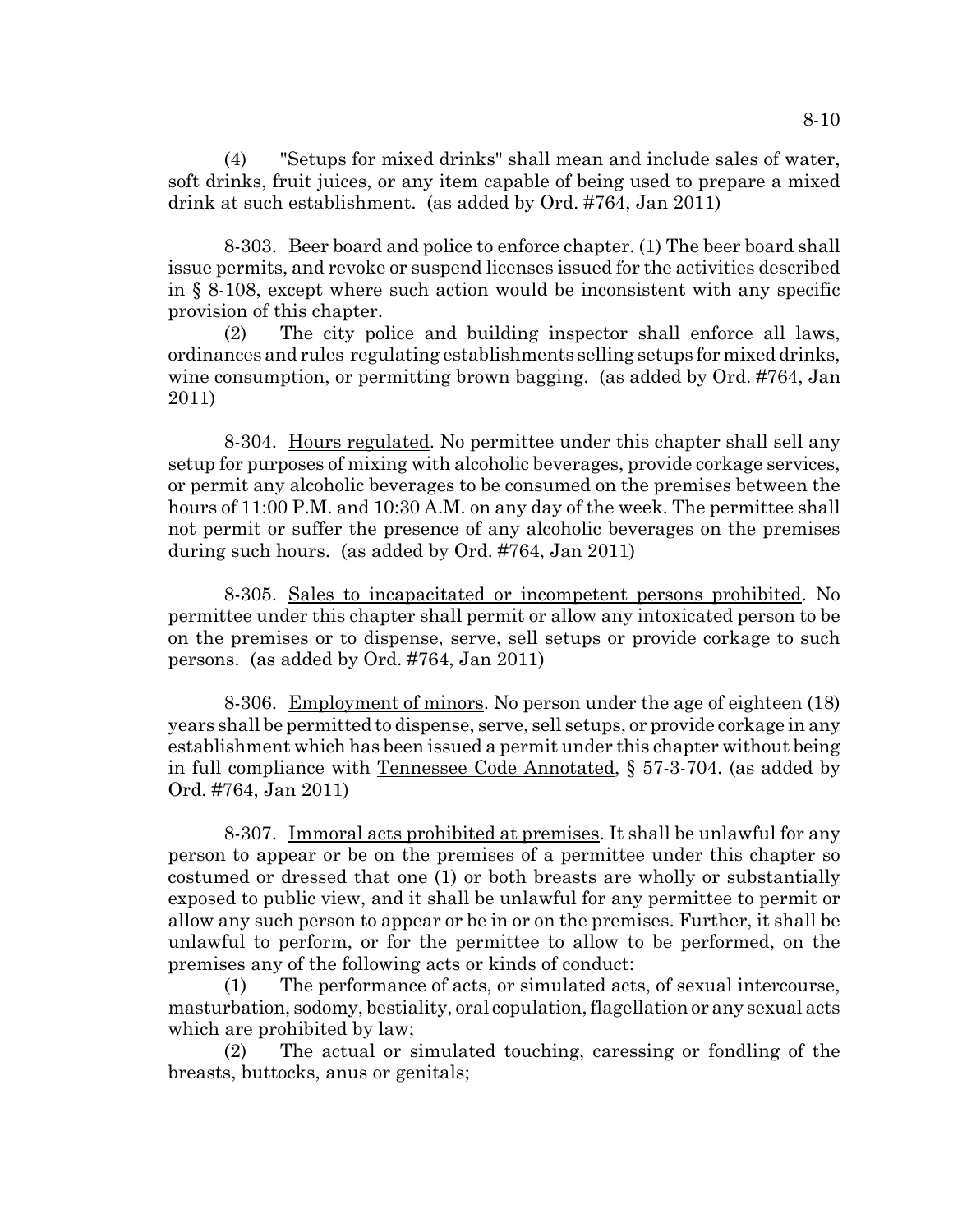(3) The actual or simulated displaying of the pubic hair, anus, vulva or genitals;

(4) The permitting by a permittee of any person to remain in or upon the licensed premises who exposes to public view any portion of his or her genitals or anus; or

(5) The displaying of films or pictures depicting acts, a live performance of which is prohibited by the sections quoted above. (as added by Ord. #764, Jan 2011)

8-308. Telephone and reports of disorders. All permittees are required to maintain a telephone in good working order on the premises and to report all fights and other public disorders occurring on such premises immediately, whether or not participants in any such disorder have left the premises. (as added by Ord. #764, Jan 2011)

8-309. Permit required. No person shall engage in the business of operating establishments selling setups for mixed drinks, providing corkage services, or permit brown bagging on any premises without having been issued a permit therefor. Such permit shall be obtained upon application and payment of fees as hereinafter provided. A duly issued permit shall allow such establishments to permit its patrons, customers, or guests to bring alcoholic beverages upon its premises for purposes of personal consumption or to otherwise permit brown bagging. (as added by Ord. #764, Jan 2011)

8-310. Application; fee. (1) All applications for a permit to sell setups for mixed drinks or to permit brown bagging shall be filed with city recorder. The police department shall make an investigation of the applicant and determine whether or not the location meets all the requirements of this chapter, and report all findings to the beer board. The beer board shall make such other and further investigation it deems advisable and shall issue or deny a permit in its discretion.

(2) The application shall be accompanied by a fee of one hundred dollars (\$100.00) for use in offsetting the expense of investigating the applicant and an annual renewal fee of fifty dollars (\$50.00) every year thereafter to be paid on or before January 1 of each year. (as added by Ord. #764, Jan 2011)

8-311. Location to be designated. The location of the premises at which the business of the permittee will be conducted shall be designated in the permit and in the application therefor. (as added by Ord. #764, Jan 2011)

8-312. Grounds for refusal. (1) No permit shall be issued where the operation of the business conducted thereunder may cause congestion of traffic, interfere with schools, churches, parks or other places of public assembly, or otherwise interfere with the public health, safety and morals, or where this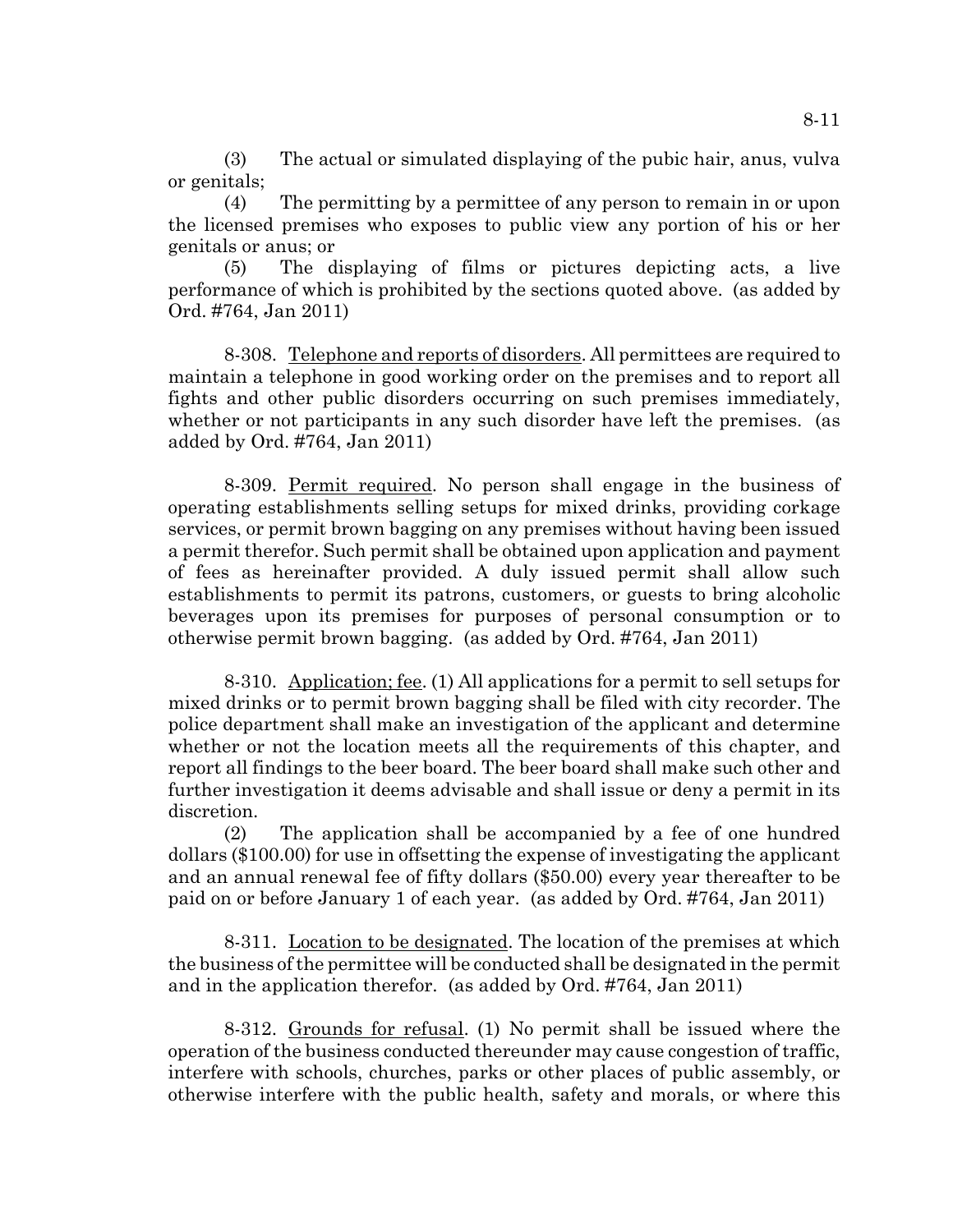chapter or any other law would be violated, including, but not limited to, the zoning laws. No permit shall be issued to any person or premises wherein a permit to sell beer or other alcoholic beverages or a permit under this chapter has been revoked within three (3) years or is under suspension.

(2) No such establishment shall be located within three hundred feet (300') of any active school or church. The distances provided for herein shall be measured in a straight line by beginning at the front door of the business location and going from that point to the front door of any active church house or active school.

(3) All applicants for a permit shall be required in their application to list and identify all schools, churches, or other places of public gathering which are believed to be within the distance specified in subsection (2) of this section.

(4) The beer board may, in its discretion, require any applicant for a permit to submit as a part of his application a survey by a duly licensed surveyor when a school, church, or other place of public assembly is in close proximity to the applicant's premises; and when, because of limiting conditions such as topography, the accuracy of other methods of measurement is deemed to be inadequate and a survey is deemed reasonably necessary to establish an accurate distance relative to the applicant's entitlement to a permit under the provisions of this section.

(5) To the extent that it shall be called to the attention of the beer board that it may have issued any permit to a location not qualified under the provisions of this section, then it shall be the duty of the beer board, upon notice to the permittee and an opportunity for the permittee to be heard, to revoke any permits which have been issued in violation of this section. (as added by Ord. #764, Jan 2011)

8-313. When beer board may issue. The beer board shall issue no permit until the application therefor has been approved following a public hearing at a regularly scheduled council meeting with reasonable public notice. (as added by Ord. #764, Jan 2011)

8-314. To be posted. Any permit issued under this chapter shall be posted in a conspicuous place on the premises of the permittee. (as added by Ord. #764, Jan 2011)

8-315. Not transferable. No permit issued by the beer board under the provisions of this chapter shall be transferable from one (1) person to another. (as added by Ord. #764, Jan 2011)

8-316. Grounds for revocation or suspension. (1) The beer board shall revoke or suspend, and shall be charged with the duty of revoking or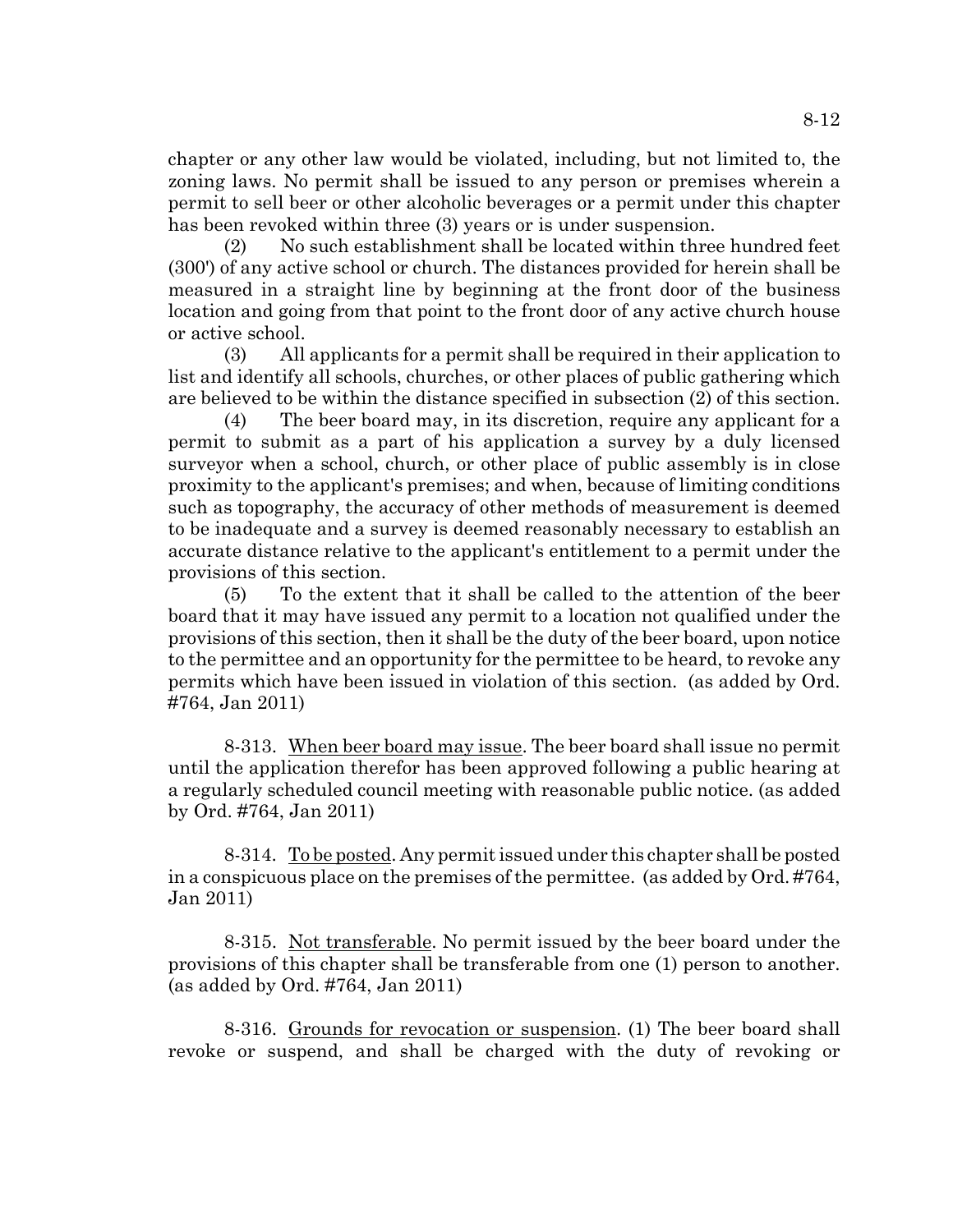suspending, any permits issued by it, upon notice to the permittee and a hearing thereon, for any violation of any provisions of this chapter or any other ordinance, state law or regulation or federal law or regulation governing the operation of such establishments or when the permittee:

(a) Operates a disorderly place; or

(b) Allows gambling on the premises; or

(c) Allows fighting or boisterous or disorderly conduct on the premises; or

(d) Has been convicted by final judgment of a court of competent jurisdiction of a crime involving moral turpitude; or

(e) Allows minors to congregate about the premises after normal hours of business; or

(f) Sells or transfers the equipment or assets of the business authorized by his permit to another for the purpose of conducting the business at the same location; or

(g) Has made a false statement of a material fact in any application or notice to the board; or

(h) Sells, furnishes, disposes of or gives, or causes to be sold, furnished, disposed of or given, any setup to any person under the age of twenty-one (21) years when it reasonably appears that such person under the age of twenty-one (21) years will use the setup for purposes of mixing a drink with any alcoholic beverages; or

(i) Denies access to any portion of the premises wherein the use of setups for mixing alcoholic beverages is permitted, whether or not that portion of the premises issued specifically for the sale of setups; or

(j) Has been convicted by final judgment of any court of competent jurisdiction of any crime or misdemeanor involving the sale or consumption of beer or alcoholic beverages; or

(k) Allows violation of any provision of this chapter to occur on the licensed premises; or

(l) Allows violations of the rules and regulations of the health department; resulting in revocation or suspension of any permit issued by the health department; or

(m) Consumes or permits any employee to consume any alcoholic beverages while on the premises, or to be intoxicated while on the premises; or

(n) Allows litter or debris to accumulate in or around the premises, including the sidewalks and streets adjacent thereto; and/or fails to provide and maintain adequate solid waste containers and resolve nuisance problems in connection with such containers; or

(o) Allows any server under eighteen (18) years of age to serve any set-ups without being in full compliance with Tennessee Code Annotated, § 57-3-704.